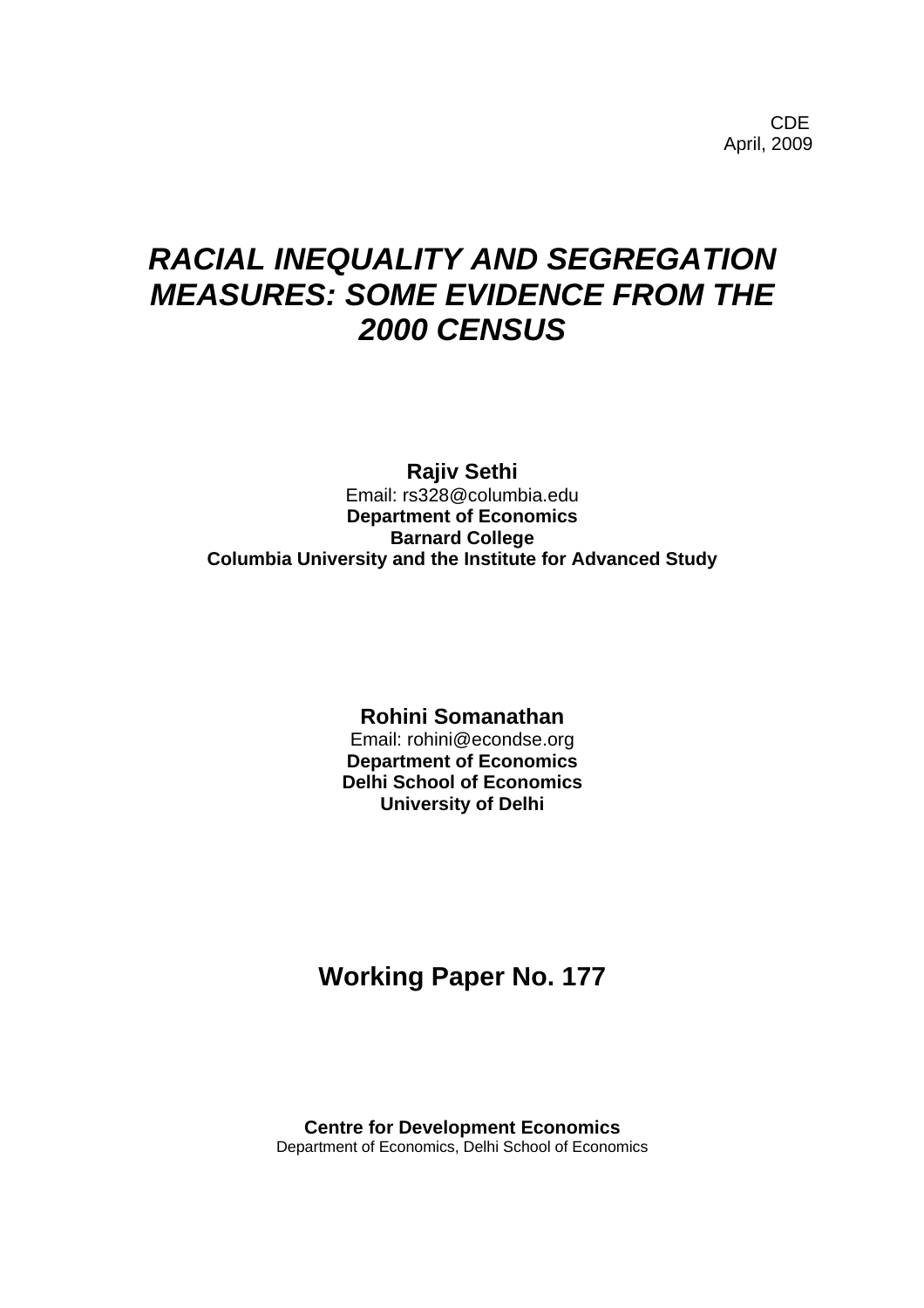# Racial Inequality and Segregation Measures: Some Evidence from the 2000 Census<sup>∗</sup>

Rajiv Sethi<sup>†</sup> Rohini Somanathan<sup>‡</sup>

April 9, 2009

#### Abstract

How much of the observed segregation between black and white Americans can be attributed to income disparities between the two groups? We adopt an approach to the decomposition of segregation measures that combines the method of indirect standardization with the idea that some degree of segregation is the outcome of purely random processes. Using the dissimilarity index as a measure of segregation and data on race and income from US metropolitan areas for 2000, we find that the role played by racial income inequality in accounting for segregation is modest but varies significantly across cities. Our work suggests that for cities that are relatively small or for those where the share of black households in the total population is small, it may be useful to adjust existing measures of dissimilarity to better capture the role of non-income factors in determining segregation.

Keywords: Residential Segregation, Racial Income Disparities, Dissimilarity Index.

<sup>∗</sup>For comments on an earlier version we thank Dan O'Flaherty and an anonymous referee.

<sup>†</sup>Department of Economics, Barnard College, Columbia University and the Institute for Advanced Study (rs328@columbia.edu).

<sup>‡</sup>Department of Economics, Delhi School of Economics (rohini@econdse.org).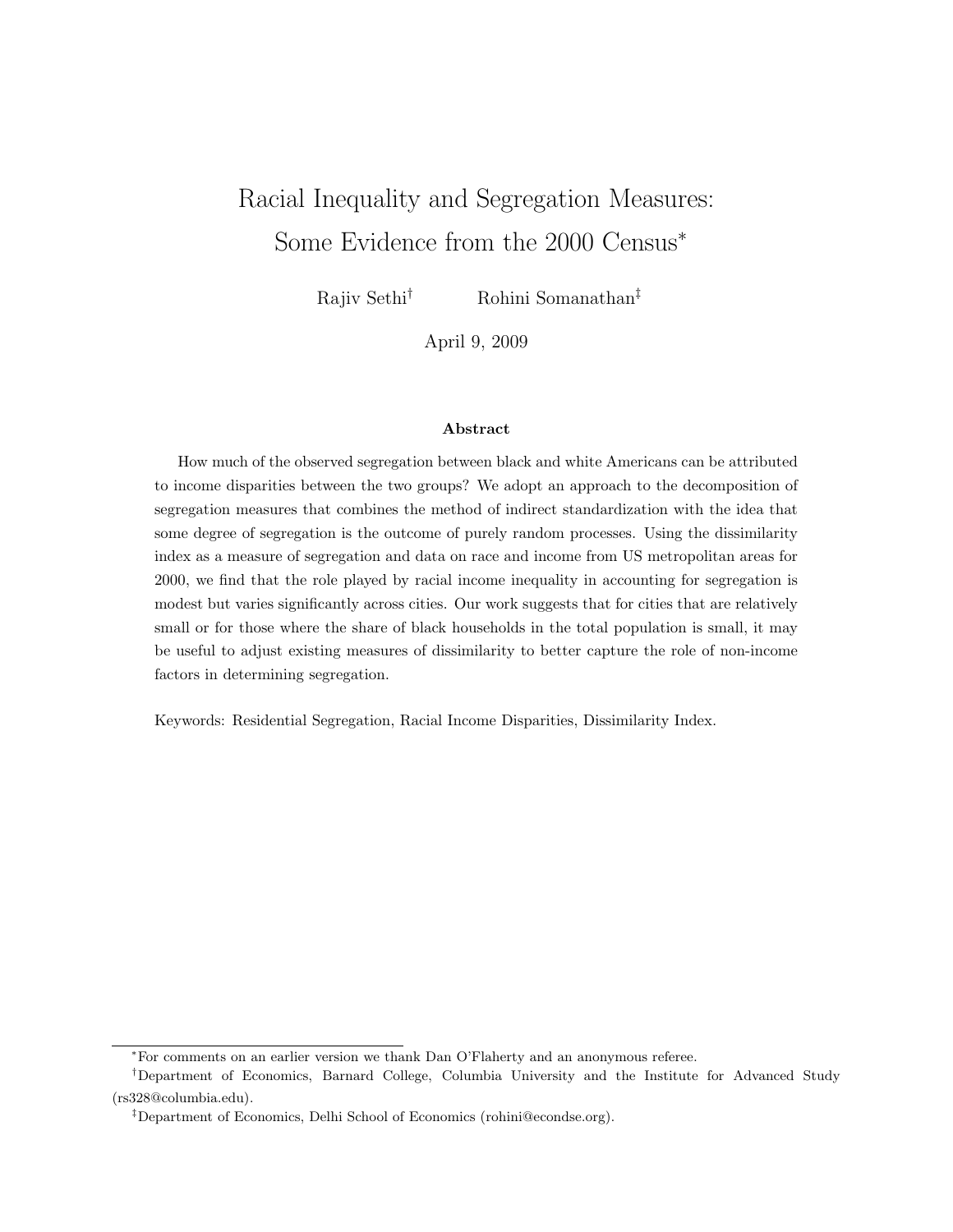#### 1 Introduction

The historical persistence of residential segregation has been widely discussed (Massey and Denton 1993, Farley and Frey 1994, Cutler et al. 1999, Glaeser and Vigdor 2001). African-American households experience levels of segregation that far exceed those of other groups, especially in the older cities of the Northeast and Midwest. The two metropolitan areas with the largest black populations, New York and Chicago, had black-white indexes of dissimilarity exceeding 80 in the year 2000, and similar levels of black-white separation continue to prevail in Detroit, Newark and Milwaukee.

The existence of segregation has been attributed to some combination of neighborhood preferences, discrimination in real estate and credit markets, and the effect of racial disparities in income and wealth. While there has been lively debate on the relative importance of preferences and discrimination in housing markets, there appears to be a broad consensus that racial income disparities are a relatively unimportant factor in accounting for existing patterns of segregation. This argument has been based on the finding that the levels of segregation experienced by black households are uniformly high across all income categories (Denton and Massey 1988, Farley and Frey 1994) and on results from the indirect standardization approach which we describe below. Farley et al. (1994) go so far as to say that the "the economic explanation has largely been jettisoned."<sup>1</sup>

We revisit the question of how much segregation can be accounted for by racial income disparities by combining the method of indirect standardization (Duncan et al., 1961, Massey 1981) with the idea that some degree of segregation is the outcome of purely random processes. The indirect standardization approach quantifies the degree of segregation that would occur if households sorted themselves based on income alone. This is done by using as a benchmark a hypothetical city in which each neighborhood has the same number of households in each income category as the actual city, but the racial composition within each income category of each neighborhood is assumed to equal the city-wide racial composition in that category. The difference in segregation between the actual and hypothetical city provides a measure of the role of racial inequality in explaining segregation.

As pointed out by Cortese et al. (1976), if household location decisions are influenced by idiosyncratic factors unrelated to income or race, segregation, as measured by the dissimilarity index, would be exaggerated. The exaggeration may be significant if city neighborhoods or minority populations are small. We modify the indirect standardization method based on this idea. Rather than construct a hypothetical city in which the racial composition within each income class is identical

<sup>1</sup>See also Kain (1976), Galster (1988), McKinney and Schnare (1989) and Ellen (2000) on the relative unimportance of income disparities in accounting for observed levels of segregation. The idea the relatively moderate preferences over neighborhood racial composition can give rise to extreme levels of segregation when households make decentralized location choices was developed in the influential work of Schelling (1971); Clark (1991) argues for the continuing relevance of the Schelling model. Evidence on racial steering in housing markets and differential access to mortgage credit in accounting for segregation may be found, for instance, in Yinger (1995).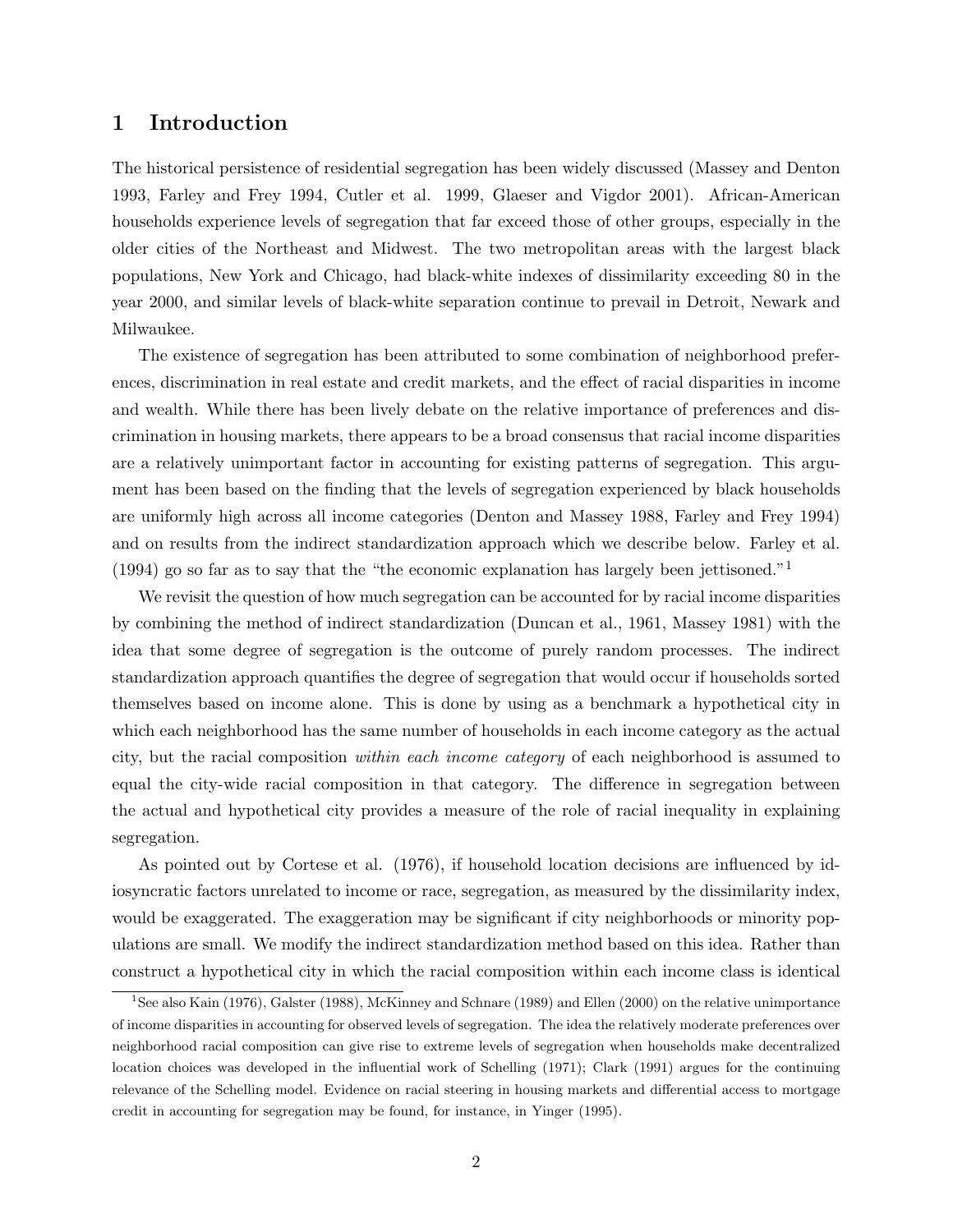across all neighborhoods, we assume only that it is drawn from the same distribution and therefore has the city racial composition as its expected value. Measured segregation in the hypothetical city now reflects sorting based on both income and idiosyncratic neighborhood preferences and the difference between the segregation index for the actual and hypothetical city can then be interpreted as the component of segregation that cannot be accounted for by either income considerations or random factors. Racial imbalances across neighborhoods arising due to such randomness can be large if the share of either the black or white population in particular income groups is small. We discuss this in greater detail below in the context of the 2000 census.

Applying this method to data on neighborhood income distributions by race for metropolitan areas in the 2000 census, we find that the role played by racial income disparities in accounting for segregation is generally modest but varies significantly across cities. Using census tracts as neighborhood units and focusing on the segregation of African Americans from non-Hispanic whites, we find that racial income disparities and randomness alone would predict indexes of dissimilarity ranging from 0.04 to 0.30, with an unweighted average of 0.10. This is far lower than the observed dissimilarity indexes which range from 0.26 to 0.85 with an average of 0.54, confirming the widelyheld view that observed levels of black-white segregation are largely due to factors other than racial disparities in income. We do however find considerable variation across cities in the extent to which income matters. The proportion of the observed index that can be attributed to income disparities and randomness ranges from 7% to 46%, with an average of 19%. Segregation rankings based on the residual index (obtained by subtracting the actual from the expected hypothetical index) can look quite different from rankings based on the original index. As might be expected, metropolitan areas with fewer households and a small percentage of African Americans are the ones for which allowing for randomness makes the most difference.

We divide our set of 331 cities into four categories based on whether they are above or below median size and whether the share of African American households in total households is above or below the median share. We find that for the first category (below median size and below median black share) 23% of the observed segregation can be attributed to racial income disparities and randomness in household location whereas for the group of cities with above median population and black share, the corresponding figure is 16%. We also find that the share explained by these factors is greatest in states in the West, and smallest in those in the Northeast.

The following section describes our methods in more detail and Section ?? applies these to data from the 2000 census. We conclude with a few summary remarks.

#### 2 Method

Consider a metropolitan area with n disjoint neighborhoods. Let  $B$  denote the population of black households in the city and W the total population of (non-Hispanic) white households. In neighborhood i the population of black and white households are denoted  $B_i$  and  $W_i$  respectively.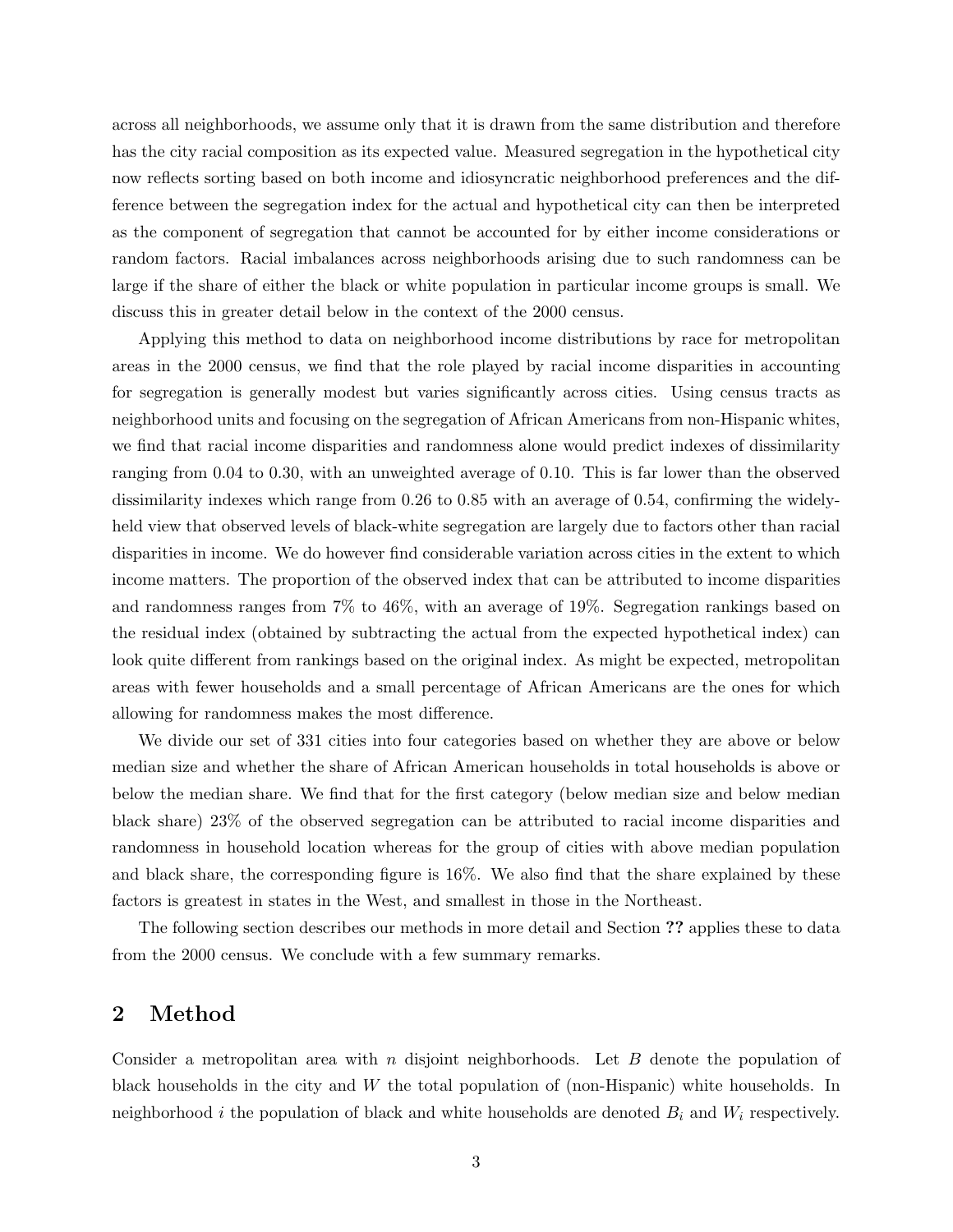A variety of segregation measures can be constructed based on the racial composition of the city's neighborhoods (Duncan and Duncan, 1955). Although our general approach can be applied to any of these, we focus here on the index of dissimilarity which has an interpretation as the proportion of black (or white) households which must move in order for each neighborhood to have the same racial composition as the city as a whole. The index is defined as:

$$
D = \frac{1}{2} \sum_{i=1}^{n} \left| \frac{B_i}{B} - \frac{W_i}{W} \right|.
$$

and varies between zero (all neighborhoods mirror the black-white shares of the city) and 1 (racially homogeneous neighborhoods). Since the index does not incorporate any information on income, high levels of dissimilarity are therefore consistent with households sorting themselves across neighborhoods based on income alone. To investigate the role of racial income disparities in explaining observed segregation, once could examine segregation indices by income group, or use a summary measure obtained by the method of indirect standardization (Duncan et al., 1961, Massey 1981). We first describe this method and then proceed to our proposed modification.

Suppose that there are m distinct income classes. Let  $B_{ij}$  and  $W_{ij}$  denote the number of black and white households respectively residing in neighborhood i and income class j.  $B_j$  and  $W_j$  are city-wide aggregates and  $\beta_j$  and  $\omega_j$  refer to the city-wide shares of the two groups. The method of indirect standardization keeps constant the total population in each income class of each neighborhood, but alters the racial composition within each income class to match that of the city as a whole. Using an asterisk to denote populations in the hypothetical city, we have

$$
B_{ij}^* = \beta_j \left( B_{ij} + W_{ij} \right), \tag{1}
$$

$$
W_{ij}^* = \omega_j \left( B_{ij} + W_{ij} \right). \tag{2}
$$

Total black and white households in neighborhood i of the hypothetical city are, respectively,  $B_i^* = \sum_{j=1}^m B_{ij}^*$  and  $W_i^* = \sum_{j=1}^m W_{ij}^*$ . These magnitudes can then be used to compute an index of dissimilarity for the hypothetical city, namely

$$
D_h = \frac{1}{2} \sum_{i=1}^n \left| \frac{B_i^*}{B} - \frac{W_i^*}{W} \right|.
$$

If segregation by race was purely an unintended by-product of socioeconomic stratification, then  $D_h$  and D would be equal. If, on the other hand, households sort themselves based on both income and race (or characteristics correlated with race),  $D$  will exceed  $D_h$ .

Figure 1 shows actual and hypothetical city data for New York County (Manhattan), with neighborhoods corresponding to census block groups.<sup>2</sup> Despite significant racial disparities in the

<sup>2</sup>The hypothetical city is constructed using data from all eight counties in the New York PMSA, although only Manhattan is depicted.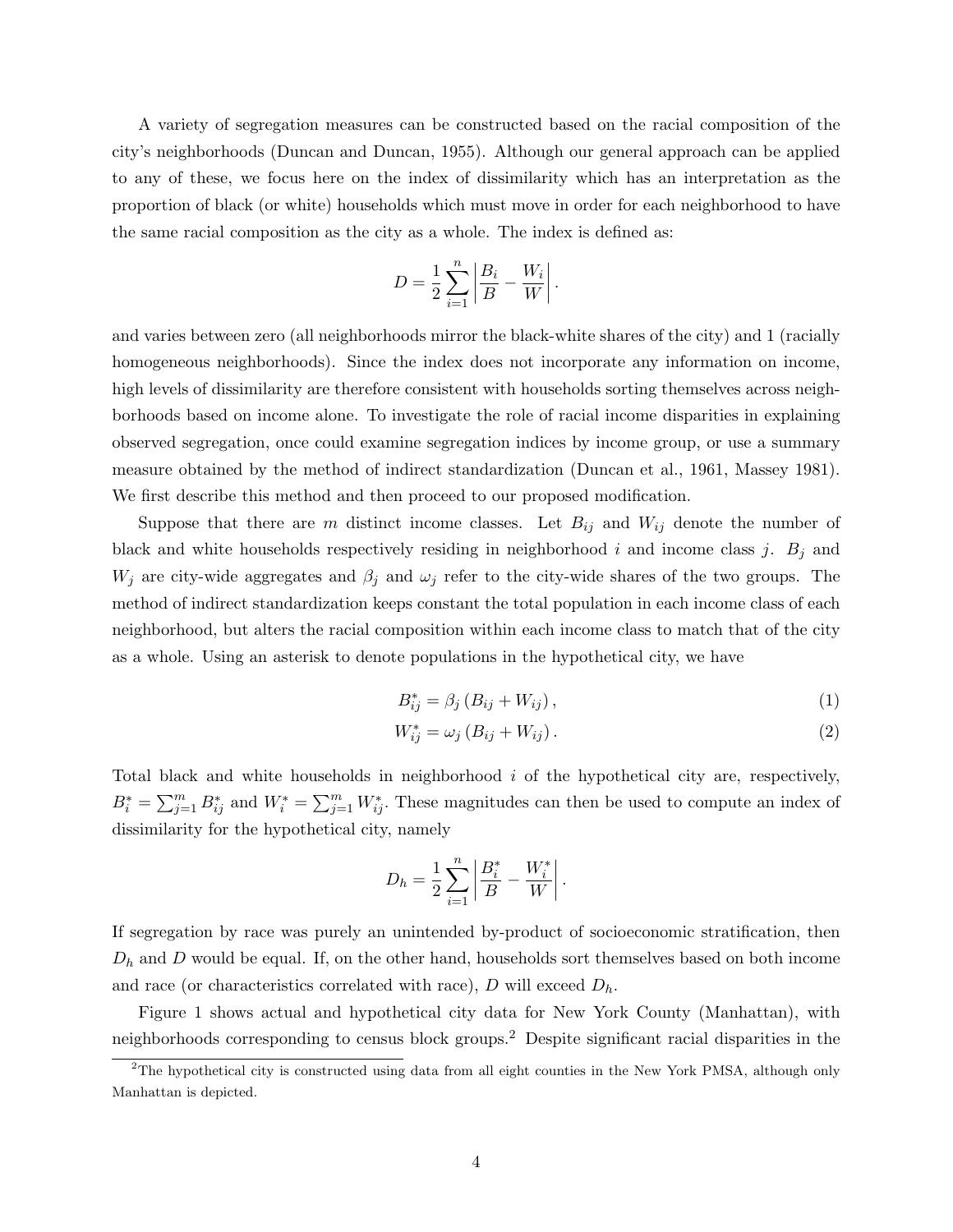distribution of income, the black population is spread far more evenly across the hypothetical city.<sup>3</sup> The areas with relatively large black populations in the hypothetical city are precisely those with low average incomes. Neighborhoods that are poor but predominantly white in the actual city are disproportionately black in the hypothetical city. The racial composition of the hypothetical city therefore provides a visual description of the spatial distribution of income.

It has sometimes been argued that the benchmark against which the dissimilarity index should be compared is not the perfectly even distribution which results in a zero value of the index, but rather the *expected value* of the index when each neighborhood is occupied by individuals drawn randomly from the population of the city (Cortese et al., 1976). For the standard dissimilarity index, this expected value turns out to be negligible, especially in larger cities with sizeable black populations (Massey, 1978). However, with the method of indirect standardization described above, allowing for randomness could have significant effects because even in metropolitan areas in which the share of the minority population is quite large, there could be income groups in which it is small.

#### Insert Figure 1 about here

#### Figure 1. Segregation in Manhattan: Actual and Hypothetical

We allow for randomness in a straightforward manner. Let  $T_{jk}$  denote the total (black plus non-Hispanic white) population in income class j within neighborhood  $k$ . Then the number of black households in this income class of this neighborhood is obtained by random draw from a binomial distribution with total trials  $T_{jk}$  and probability of success  $\beta_j$ . This is done for each income class and neighborhood to generate a single random hypothetical city, for which the dissimilarity index can be computed. The process is repeated a large number of times to generate a sample of dissimilarity indexes for the city. We found that 100 repetitions were enough to generate a closely clustered distribution. The mean of this sample, denoted  $\bar{D}_h$ , is then an unbiased estimator of the expected value of the dissimilarity index with random assignment of individuals to neighborhoods within each income class. In the next section we present these means for different U.S. metropolitan areas.

For most major cities with significant black populations, the difference between  $D_h$  and  $\bar{D}_h$ , turns out to be negligible. There do exist metropolitan areas, however, for which the difference is large. For the complete sample of 331 metropolitan areas, the following table summarizes our findings:

<sup>3</sup>For evidence on the extent of racial income disparities in the New York metropolitan area, see the estimates below of  $\beta_i$  (the share of black households in each of the sixteen income classes).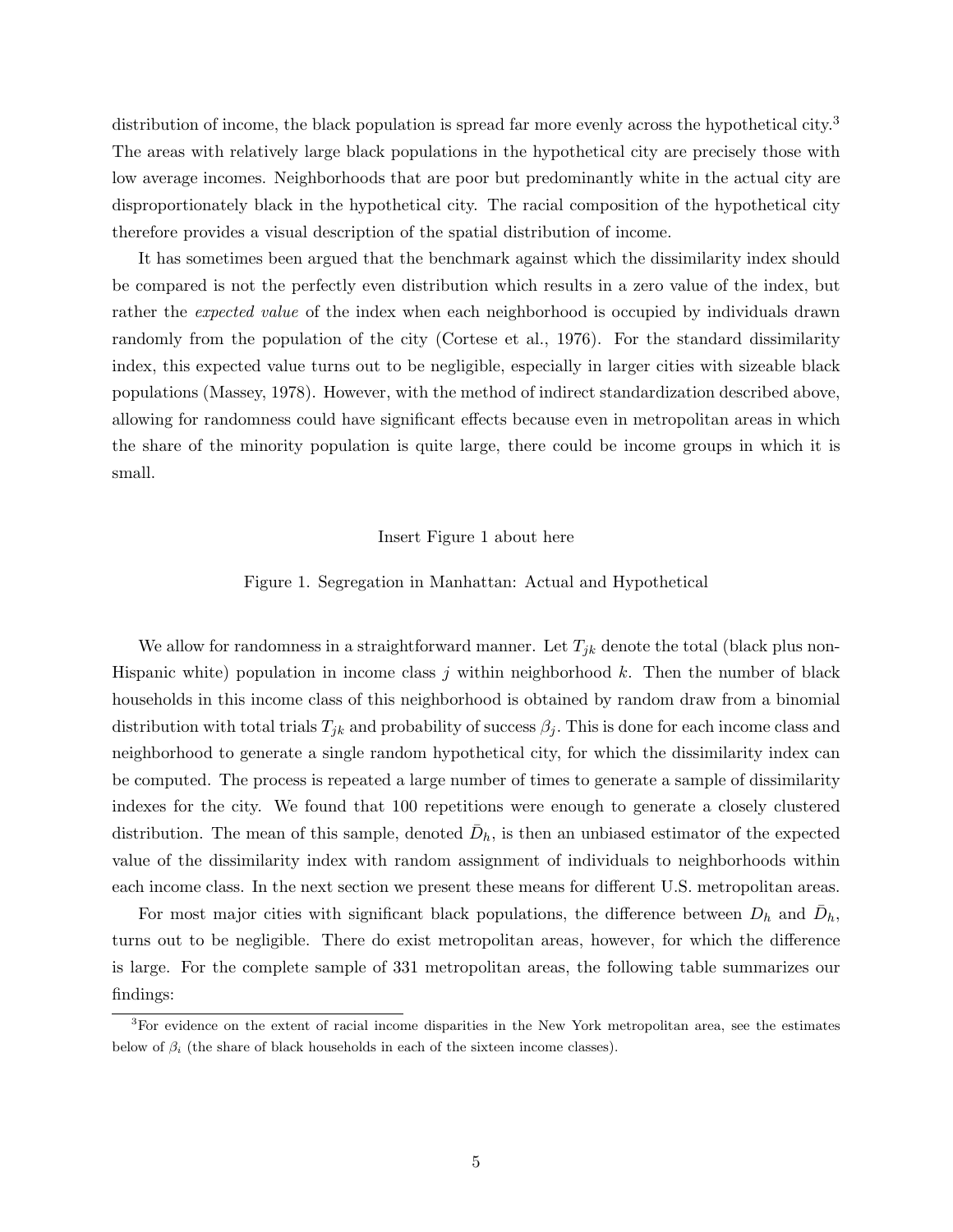|       | Mean | S.D. | Min                | Max  |
|-------|------|------|--------------------|------|
| D     | 0.54 | 0.12 | 0.26               | 0.85 |
| $D_h$ | 0.07 | 0.03 | $\vert 0.01 \vert$ | 0.15 |
| $D_h$ | 0.10 | 0.03 | 0.04               | 0.30 |

The fraction  $\bar{D}_h/D$ , interpreted as the proportion of D than can be attributed to income differences and random factors, ranges from 7% to 45% nationwide. We explore the determinants of this fraction in more detail in Section ?? below.

Let  $D_r = D - \bar{D}_h$  denote the residual component of the dissimilarity index. This can be interpreted as the amount of segregation which cannot be accounted for by racial income disparities and idiosyncratic factors alone. Like the index of dissimilarity,  $D<sub>r</sub>$  cannot exceed 1. However, unlike  $D$ , it is theoretically possible for it to be negative. Negative values would reflect strongly integrationist attitudes reflecting a mutual preference for living with members of the other group over one's own. As we show below, empirical estimates of  $D_r$  are significantly greater than zero in all the major metropolitan areas of the United States.

As an example, consider the case of the New York PMSA, which is composed of the five counties comprising New York City together with three adjoining counties. Data from the 2000 census are available for sixteen income classes, and can be used to compute the share of black households within each income class for the city as a whole.<sup>4</sup> Doing this, we get:

| $\mid$ 0.53 $\mid$ 0.40 $\mid$ 0.40 $\mid$ 0.35 $\mid$ 0.33 $\mid$ 0.30 $\mid$ 0.26 $\mid$ 0.23 $\mid$ 0.22 $\mid$ 0.17 $\mid$ 0.13 $\mid$ 0.11 $\mid$ 0.07 $\mid$ 0.06 $\mid$ 0.04 $\mid$ 0.03 $\mid$ |  |  |  |  |  |  |  |  |
|--------------------------------------------------------------------------------------------------------------------------------------------------------------------------------------------------------|--|--|--|--|--|--|--|--|

Black households are overrepresented in lower income groups and underrepresented at the top of the income distribution. To the extent that neighborhoods are shared by individuals with roughly comparable income, this would result in some degree of segregation by race. Setting  $\omega_j = 1 - \beta_j$ and applying (??–??), we can construct the hypothetical city and compute the level of segregation  $D_h$  that would be observed there. Allowing for randomness, in the manner described above, we can create a sample of such cities and compute the mean level of segregation  $\bar{D_h}$  in the sample. Results obtained for New York are as follows, where  $s(D_h)$ ,  $\min(D_h)$ , and  $\max(D_h)$  are the standard deviation, minimum and maximum of the sample of a hundred randomly generated cities.

|                                       |  | $\bar{D}_h$   $s(D_h)$   $\min(D_h)$   $\max(D_h)$ |       |
|---------------------------------------|--|----------------------------------------------------|-------|
| $0.818$   $0.110$   $0.113$   $0.001$ |  | 0.112                                              | 0.115 |

Two facts are apparent: allowing for randomness has a negligible effect in a city of this size and diversity, and a very small portion of the level of segregation can be attributed to racial income disparities. The reason is not that racial income inequality is low, but rather that "the degree of

<sup>&</sup>lt;sup>4</sup>The values of  $\beta_i$  in the table refer to the black share of total black plus non-Hispanic white households, excluding members of other groups.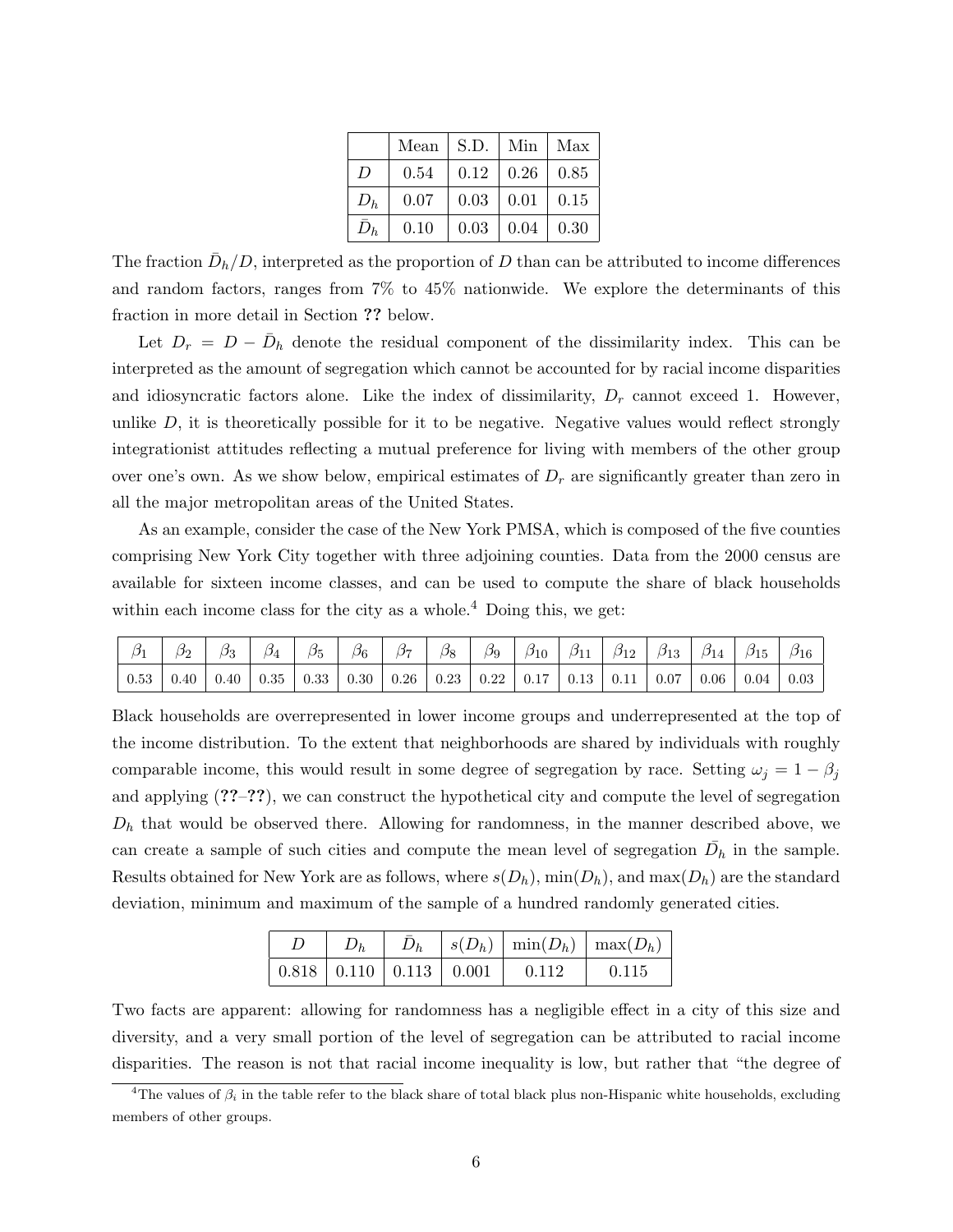residential segregation between socioeconomic classes is not particularly impressive" (Massey, 1981, p.645).

#### 3 Data

The 2000 Census provides data on household income distribution by race at the level of census tracts.<sup>5</sup> There are sixteen income classes in all. Some cities are part of vast consolidated metropolitan areas (CMSAs) containing multiple nuclei; such areas are further divided into Primary Metropolitan Statistical Areas (PMSAs) each of which can be identified with a single nucleus. For instance Newark and New York belong to different PMSAs but are both part of the same vast CMSA which includes significant portions of New York, New Jersey and Connecticut. In selecting the geographic boundaries of metropolitan areas, we have chosen to include only those counties which are part of the PMSA to which the city of interest belongs.

We begin by reporting, in Table 1, results for the thirty metropolitan areas with the largest number of black households in 2000.<sup>6</sup> In terms of the overall level of segregation our findings are consistent with those reported in other studies (Glaeser and Vigdor, 2001).<sup>7</sup> Overall, we find that racial income disparities account for relatively little of the observed segregation. If segregation were based on socioeconomic stratification alone one would obtain dissimilarity indices ranging from 0.06 in Fort Lauderdale to 0.14 in Newark, with an average for the thirty cities of 0.11. In contrast, observed values of D, which range from 0.44 in Raleigh to 0.85 in Detroit, with an average of 0.66 in this sample. Nevertheless, we find substantial variation across cities in the extent to which income matters. In Fort Lauderdale only one-tenth of the dissimilarity index can be attributed to income disparities; in Raleigh the corresponding figure is almost one-fourth. There are six metropolitan areas in which  $\bar{D}_h$  accounts for one-fifth of total segregation or more: Dallas, Houston, Memphis, Norfolk, Oakland, Raleigh and Richmond. Five of the six are in the South, and none are in the North-East or Midwest where the highest levels of segregation currently prevail. This suggests that there may be systematic regional variation in the extent to which segregation can be attributed to

 $5$ Much of the literature on segregation uses census tracts rather than block groups, and we follow this tradition. Note, however, that tracts that seem integrated can be composed of blocks that are themselves racially homogenous. For instance, Ellen (2000, p.78) finds that about a third of the block groups in a sample of integrated Washington D.C. census tracts are either predominantly black or predominantly white (integrated tracts are defined as those in which the black share of the total population is between 10 and 50 percent).

 $6$ This facilitates comparison with Massey and Denton (1993), who focus on the thirty areas with the largest black populations in 1990. Due to changes in population sizes and area definitions, only 24 of the 30 areas on their list appear in ours. Buffalo, Columbus, Gary, Milwaukee, Pittsburgh and San Francisco have been replaced by Charlotte, Fort Lauderdale, Jacksonville, Oakland, Raleigh and Richmond.

<sup>7</sup> Income distributions by race are available at the census tract level only for households, and only in the STF3 data set. Most segregation studies use STF1 data on persons, so conformity with our results cannot be exact. Our use of STF3 data also introduces sampling error into our estimates, but given the large number of households in each metropolitan area we expect this to be negligible.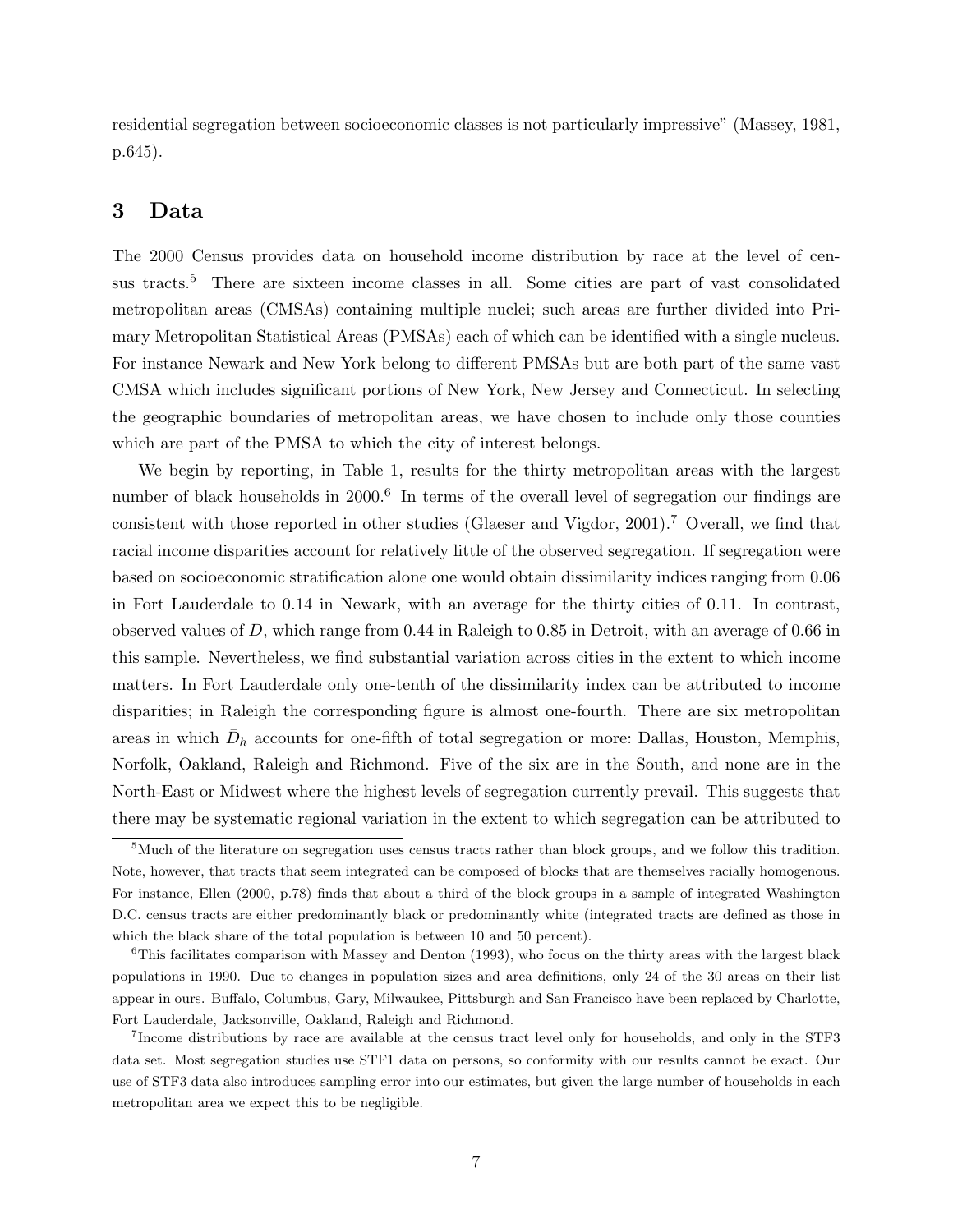racial income inequality.

| MSA/PMSA                            | Households | Black  | White  | D          | $D_h$      | $D_r$    | $\bar{D}_h/D$ |
|-------------------------------------|------------|--------|--------|------------|------------|----------|---------------|
| Atlanta                             | 1,504,871  | $28\%$ | 64%    | 0.63       | 0.10       | 0.53     | $16\%$        |
| Baltimore                           | 974,071    | $26\%$ | $69\%$ | $0.67\,$   | $\rm 0.12$ | $0.55\,$ | $18\%$        |
| Birmingham                          | 361,304    | $28\%$ | $69\%$ | 0.70       | 0.12       | 0.58     | $17\%$        |
| <b>Boston</b>                       | 1,323,186  | $6\%$  | $84\%$ | $0.67\,$   | 0.09       | 0.58     | $14\%$        |
| Charlotte-Gastonia-Rock Hill        | 575,293    | $19\%$ | $75\%$ | $\rm 0.53$ | 0.09       | 0.44     | $17\%$        |
| Chicago                             | 2,971,690  | 18%    | $66\%$ | 0.79       | $\rm 0.12$ | $0.67\,$ | $15\%$        |
| Cincinnati                          | 645,048    | 13%    | $84\%$ | 0.75       | $\rm 0.12$ | 0.63     | 16%           |
| Cleveland-Lorain-Elyria             | 892,562    | 18%    | $78\%$ | 0.78       | 0.11       | 0.67     | $15\%$        |
| Dallas                              | 1,281,957  | $15\%$ | 64%    | 0.59       | $0.13\,$   | 0.46     | $21\%$        |
| Detroit                             | 1,695,331  | $21\%$ | $73\%$ | 0.85       | 0.10       | 0.75     | $12\%$        |
| Fort Lauderdale                     | 654,445    | $16\%$ | $67\%$ | 0.60       | 0.06       | 0.54     | $10\%$        |
| Greensboro-Winston Salem-High Point | 498,751    | 19%    | $76\%$ | 0.56       | 0.07       | 0.49     | 12%           |
| Houston                             | 1,462,663  | 18%    | $54\%$ | 0.66       | 0.13       | 0.53     | $20\%$        |
| Indianapolis                        | 629,655    | 13%    | 83%    | 0.71       | 0.09       | 0.62     | 13%           |
| Jacksonville                        | 425,584    | $20\%$ | 74%    | 0.54       | 0.09       | 0.45     | $16\%$        |
| Kansas City                         | 694,467    | 12%    | $81\%$ | 0.70       | 0.11       | 0.59     | 16%           |
| Los Angeles-Long Beach              | 3,133,774  | $11\%$ | $43\%$ | 0.68       | 0.10       | $0.58\,$ | $15\%$        |
| Memphis                             | 424,202    | $40\%$ | $57\%$ | $0.67\,$   | $0.13\,$   | 0.53     | $20\%$        |
| Miami                               | 776,765    | $18\%$ | $24\%$ | 0.71       | $\rm 0.12$ | 0.59     | $17\%$        |
| New Orleans                         | 505,579    | $34\%$ | $60\%$ | 0.68       | 0.12       | 0.56     | $17\%$        |
| New York                            | 3,484,103  | $23\%$ | 47%    | 0.82       | $0.11\,$   | 0.70     | 14%           |
| Newark                              | 729,062    | $21\%$ | $63\%$ | 0.80       | 0.14       | 0.66     | 17%           |
| Norfolk-Virginia Beach-Newport News | 577,659    | $29\%$ | $65\%$ | 0.48       | 0.10       | 0.37     | $22\%$        |
| Oakland                             | 867,495    | $13\%$ | $57\%$ | 0.62       | 0.12       | 0.50     | $20\%$        |
| Philadelphia                        | 1,914,245  | 19%    | 73\%   | $0.73\,$   | $0.12\,$   | $0.60\,$ | 17%           |
| Raleigh-Durham-Chapel Hill          | 461,097    | $22\%$ | $71\%$ | 0.44       | $0.10\,$   | 0.34     | $23\%$        |
| Richmond-Petersburg                 | 387,721    | $28\%$ | $67\%$ | 0.56       | 0.11       | 0.45     | $20\%$        |
| St. Louis                           | 1,012,418  | $17\%$ | $80\%$ | $0.73\,$   | 0.11       | $0.62\,$ | $15\%$        |
| Tampa-St. Petersburg-Clearwater     | 1,009,316  | $9\%$  | 81\%   | 0.64       | 0.07       | $0.57\,$ | 11\%          |
| Washington DC                       | 1,848,061  | $26\%$ | $61\%$ | 0.63       | $0.11\,$   | $0.52\,$ | $18\%$        |

Table 1. Components of Segregation for 30 cities with the largest black populations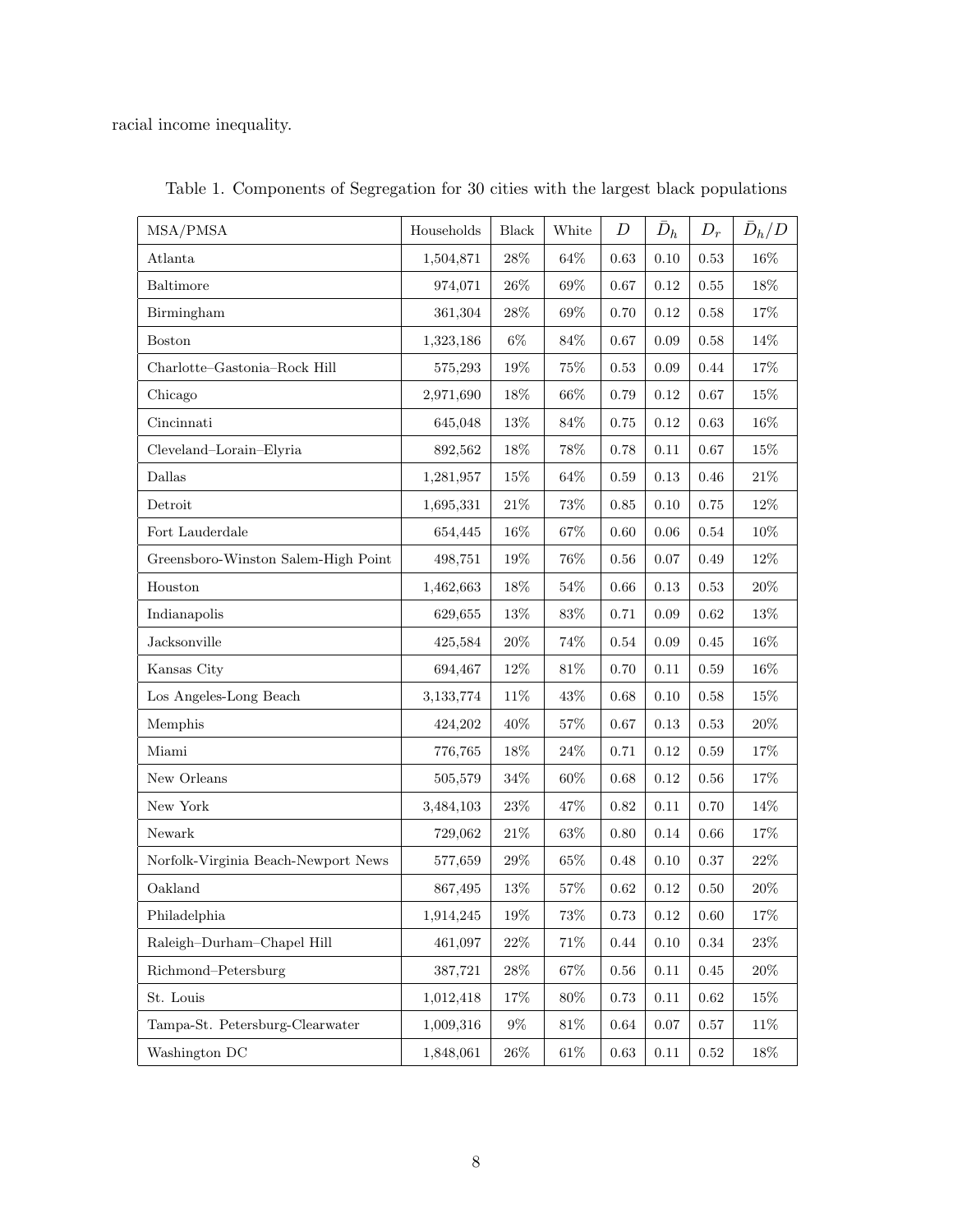| MSA/PMSA                    | Households | <b>Black</b> | White  | $\boldsymbol{D}$ | $\bar{D}_h$ | $D_r$      | $\bar{D}_h/D$ |
|-----------------------------|------------|--------------|--------|------------------|-------------|------------|---------------|
| Detroit, MI                 | 1,695,331  | 21\%         | $73\%$ | 0.85             | 0.10        | 0.75       | 12%           |
| Gary, IN                    | 236,282    | $19\%$       | 71%    | 0.84             | 0.10        | 0.74       | $12\%$        |
| Milwaukee-Waukesha, WI      | 587,657    | 14%          | 80%    | 0.83             | 0.15        | 0.68       | 18%           |
| New York, NY                | 3,484,103  | 23%          | 47%    | 0.82             | 0.11        | 0.70       | 14%           |
| Newark, NJ                  | 729,062    | $21\%$       | $63\%$ | 0.80             | 0.14        | 0.66       | 17%           |
| Chicago, IL                 | 2,971,690  | 18%          | 66%    | 0.79             | 0.12        | 0.67       | 15%           |
| Cleveland-Lorain-Elyria, OH | 892,562    | 18%          | 78%    | 0.78             | 0.11        | 0.67       | $15\%$        |
| Buffalo-Niagara Falls, NY   | 468719     | 11%          | 84%    | 0.78             | 0.12        | 0.66       | 15%           |
| Saginaw-Bay City-Midland MI | 156129     | $9\%$        | $86\%$ | 0.77             | 0.08        | 0.68       | $11\%$        |
| Flint MI                    | 169825     | 19%          | 77%    | 0.76             | 0.09        | 0.68       | 11%           |
| Johnstown PA                | 91753      | $1\%$        | 98%    | 0.75             | 0.10        | 0.65       | 14%           |
| Cincinnati, OH-KY-IN        | 645,048    | 13\%         | 84%    | 0.75             | 0.12        | 0.63       | $16\%$        |
| Benton Harbor MI            | 63569      | 14%          | 82%    | 0.74             | 0.09        | 0.65       | 12%           |
| Nassau-Suffolk, NY          | 916686     | $7\%$        | 82%    | 0.74             | 0.05        | 0.69       | $7\%$         |
| Provo-Orem UT               | 99937      | $0.2\%$      | $92\%$ | 0.74             | 0.24        | 0.49       | $33\%$        |
| Fort Wayne IN               | 192052     | $7\%$        | $89\%$ | 0.73             | 0.08        | 0.65       | $12\%$        |
| St. Louis MO-IL             | 1,012,418  | 17%          | 80%    | 0.73             | 0.11        | 0.62       | 15%           |
| Syracuse, NY                | 282600     | $6\%$        | $90\%$ | 0.73             | 0.12        | $\rm 0.61$ | $16\%$        |
| Philadelphia PA-NJ          | 1,914,245  | 19%          | 73%    | 0.73             | 0.12        | 0.60       | $17\%$        |
| Bergen-Passaic NJ           | 494673     | $7\%$        | 72%    | 0.73             | 0.09        | $\,0.64\,$ | 12%           |

Table 2. Components of Segregation for 20 cities with highest segregation levels.

Table 2 shows results for the 20 metropolitan areas that were the most segregated according to the dissimilarity index in 2000. Again, we find that racial income disparities play at most a minor role in accounting of segregation, with the sole exception of Provo-Orem in Utah. This metropolitan area has a negligible black population, however, and it may be that much of the observed segregation can be attributed to random chance. For the remaining areas, hypothetical city segregation levels range from 0.05 in Nassau-Suffolk (Long Island) to 0.15 in Milwaukee. The average for the twenty cities is just 0.11, even with the inclusion of the outlier. The actual dissimilarity index ranges from 0.73 in Bergen-Passaic to 0.85 in Detroit, averaging 0.77. As before, there is some geographic variation in the proportion of D that is explained by  $\bar{D}_h$ . Excluding Provo, this ranges from 7% in Nassau-Suffolk to 18% in Milwaukee. This variation implies that certain area may be ranked quite differently depending on whether D or  $D_r$  is used. For instance Philadelphia is ranked 19th according to the standard measure but drops to 31st under the adjusted measure, while Long Island rises from 14th to 4th.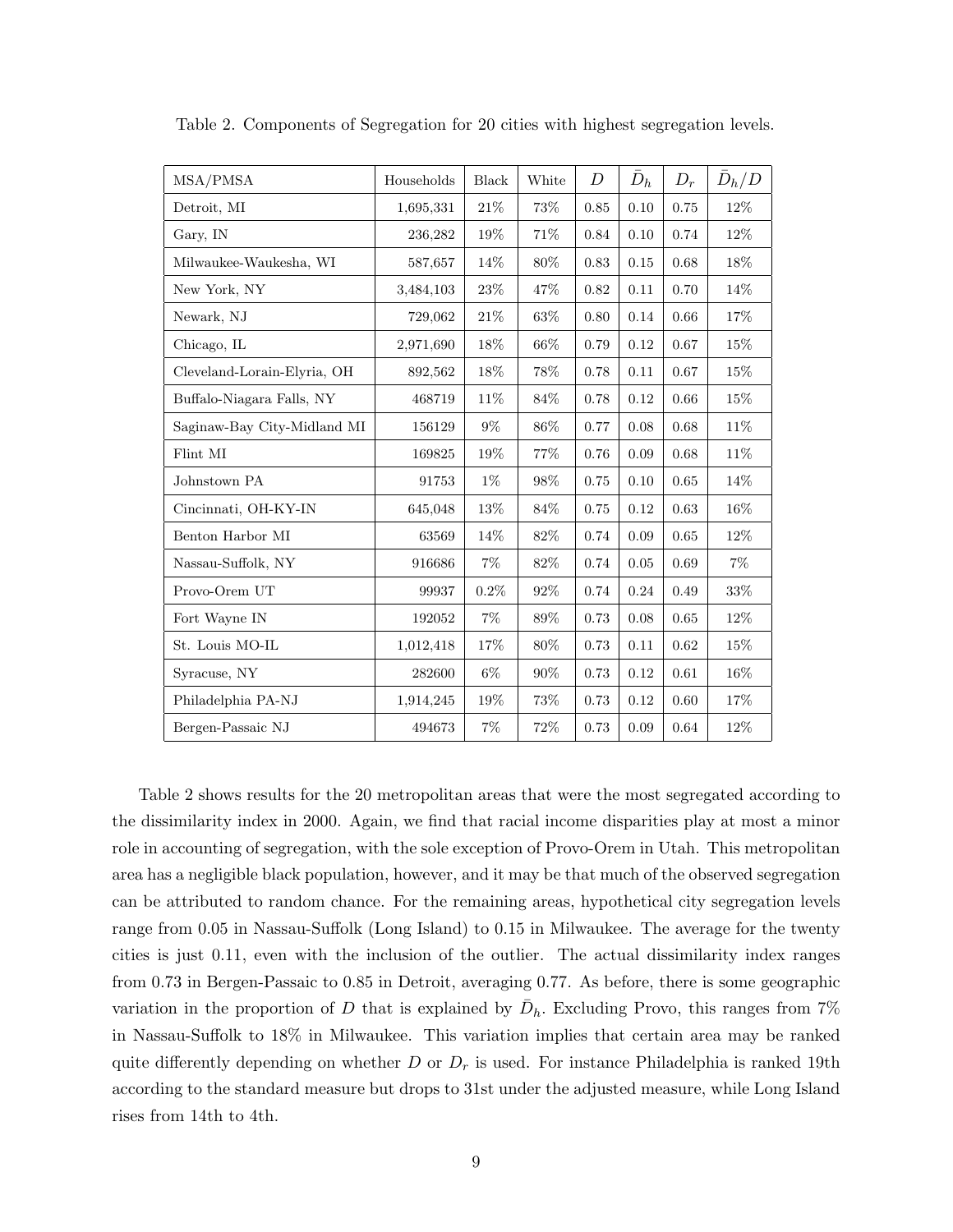For most cities in Tables 1 and 2, we find that  $\bar{D}_h$  does not differ substantially from the simpler measure  $D_h$  and neither of these comes close to approximating observed levels of segregation  $D$ . Segregation in these cases can therefore reasonably be attributed to non-income factors. This is much less true for cities that are small in terms of their total populations and have fewer African American households. We divide our 331 MSAs into four categories based on whether the population share of black households (among all black plus white households) is above or below the median share of 7.5%, and whether the total number of black plus white households is above or below the median value of 95,752 households. The percentage of total segregation explained by  $\bar{D}_h$ is 23% in small cities with small black shares; this is much larger than corresponding figures for other categories of cities.

|                        |      | Low Black Share   High Black Share |
|------------------------|------|------------------------------------|
| Small Total Population | 23\% | $17\%$                             |
| Large Total Population | 18\% | $16\%$                             |

Table 3: Percentage  $\bar{D}_h/D$  for different categories of MSAs

These results are not surprising since a small number of neighborhoods in a city makes it relatively more difficult for households to sort by both income and race. Income sorting is therefore likely to be more important than in larger cities. Also, given city size, a small number of black households is likely to lead to greater racial imbalance through purely random processes.

We also find that modifying the indirect standardization approach by allowing for some randomness in household location makes the most difference for cities that are both small in size and have small black shares. For this category, average segregation in the hypothetical city without allowing for random location is 0.05, whereas the mean value of  $\bar{D}_h$  is about double this at 0.11. For the remaining categories of cities (which have above median population sizes and/or above median black shares) randomness plays a negligible role and one may reasonably conclude that levels of hypothetical city segregation  $\bar{D}_h$  reflect racial income disparities and sorting by income. For this latter class of cities, Table 4 displays variation by census region.<sup>8</sup>

Table 4: Percentage  $\bar{D}_h/D$  by region (excluding small and racially homogeneous MSAs)

| Northeast   Midwest   South   West |     |     |      |
|------------------------------------|-----|-----|------|
| 15%                                | 17% | 17% | 20\% |

Although differences across regions are minor, it does appear that economic factors explain more of the observed segregation in Western states, especially in comparison with states in the Northeast.

<sup>&</sup>lt;sup>8</sup>A few MSAs span two census regions; these are assigned to the region in which the majority of the population resides.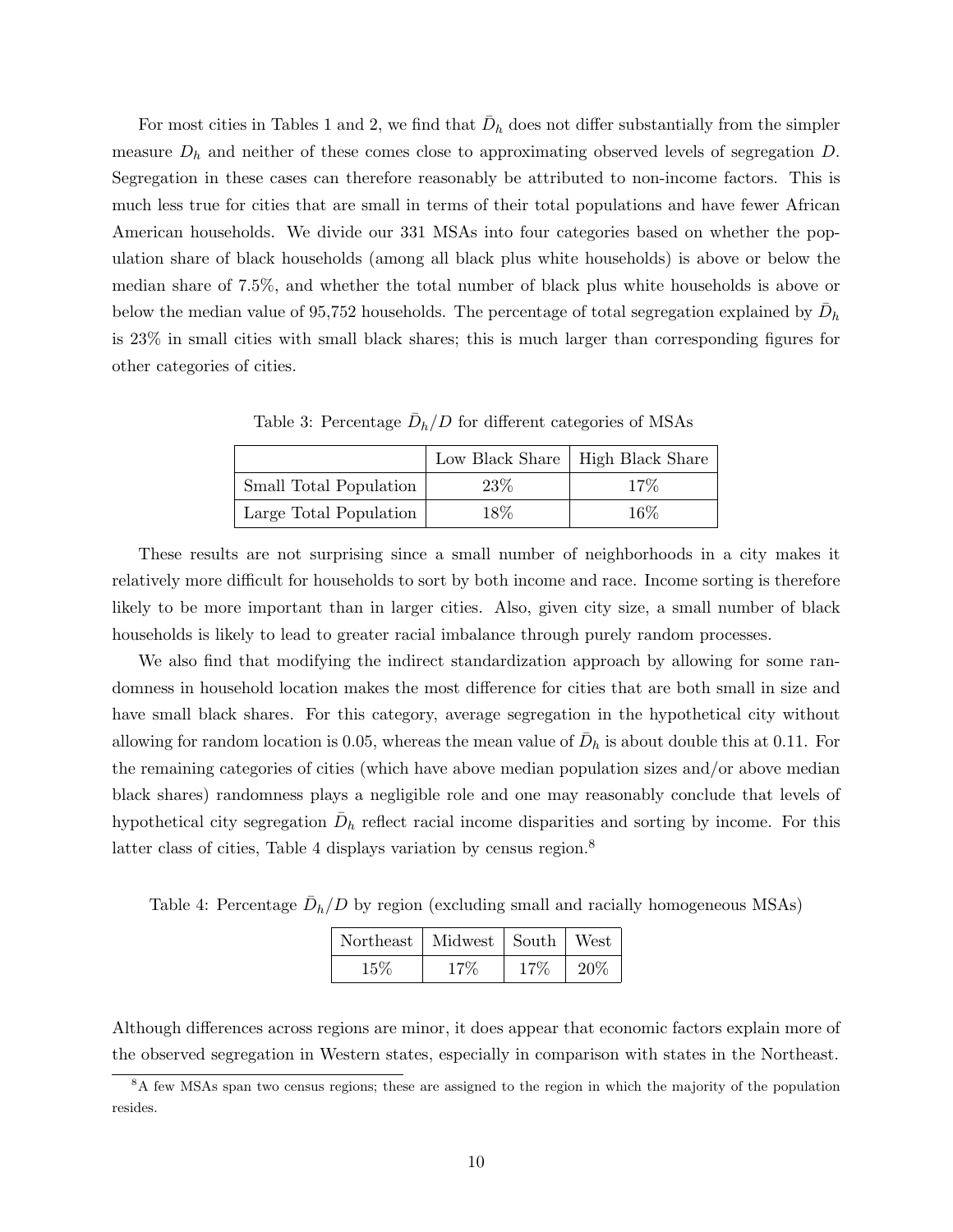### 4 Conclusions

We have examined the extent to which income differences across racial groups can account for observed residential segregation, building on the indirect standardization approach by allowing for some randomness in the allocation of households across neighborhoods. Our decomposition is based on the comparison of observed segregation with the segregation that would occur in a hypothetical city which is identical in the number and size of neighborhoods but where the city share of each race determines the probability of a household being allocated to a given neighborhood.

Since our approach generates a hypothetical allocation, it could be used with any of the standard segregation measures. We focus on the dissimilarity index in our analysis of data from U.S. metropolitan areas in 2000 simply because this is the measure most frequently used in the literature. Our findings suggest that contemporary levels of segregation are not driven by sorting across neighborhoods on the basis of household income. We note, however, that racial disparities in accumulated physical and financial assets are significantly greater than those in income (Oliver and Shapiro, 1997). To the extent that stratification by wealth exceeds stratification by income in metropolitan areas, our results will understate the importance of economic disparities in accounting for segregation.

The noneconomic component of the dissimilarity index expresses the combined effects on segregation of neighborhood preferences, discrimination and other factors unrelated to racial income disparities. Use of our decomposition does not permit one to distinguish among these determinants. Our finding that the effect of racial income disparities on contemporary levels of segregation is modest does, however, underscore the importance of examining preferences and discrimination. It also provides a straightforward method of assessing the extent to which narrowing racial income disparities have played a role in recent declines in segregation, and in the increasing stability of integrated neighborhoods in certain areas (Cutler et al., 1999, Ellen, 2000).

While racial disparities in the distribution of income may be a relatively unimportant factor in accounting for existing segregation, our analysis shows that there is sufficient variability across cities in the contribution of this factor to warrant further exploration. When interpreting differences across cities in levels of segregation, it is important to take account structural and economic factors that may cause one city to have higher levels of segregation than another, even if preferences over neighborhood racial composition were identical. Our analysis suggests that such comparisons are reasonable if cities are either sufficiently large or are sufficiently heterogeneous with respect to their racial composition. We also find that economic inequality can account for a somewhat greater proportion of segregation in Western states. Segregation in the Northeast, in comparison, is driven by largely noneconomic factors.

We expect that the role of racial economic inequality as a determinant of segregation will increase over time. Farley and Frey (1994), for instance, predict a "stronger link between the economic status of blacks and integration" as the institutionalized segregation of the Jim Crow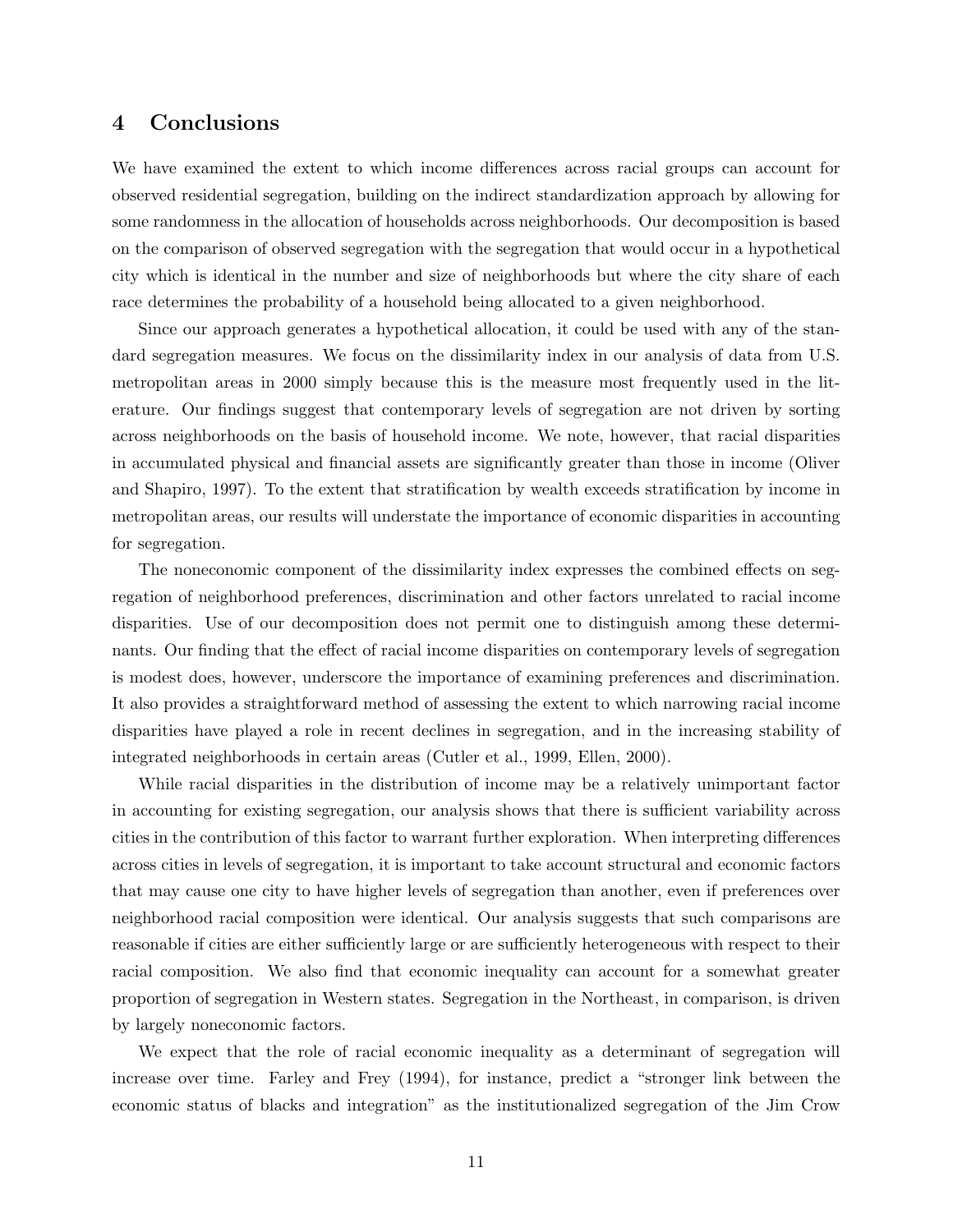laws recedes further into the past. By keeping track of the separate components of segregation, such predictions can be empirically tested as new data become available.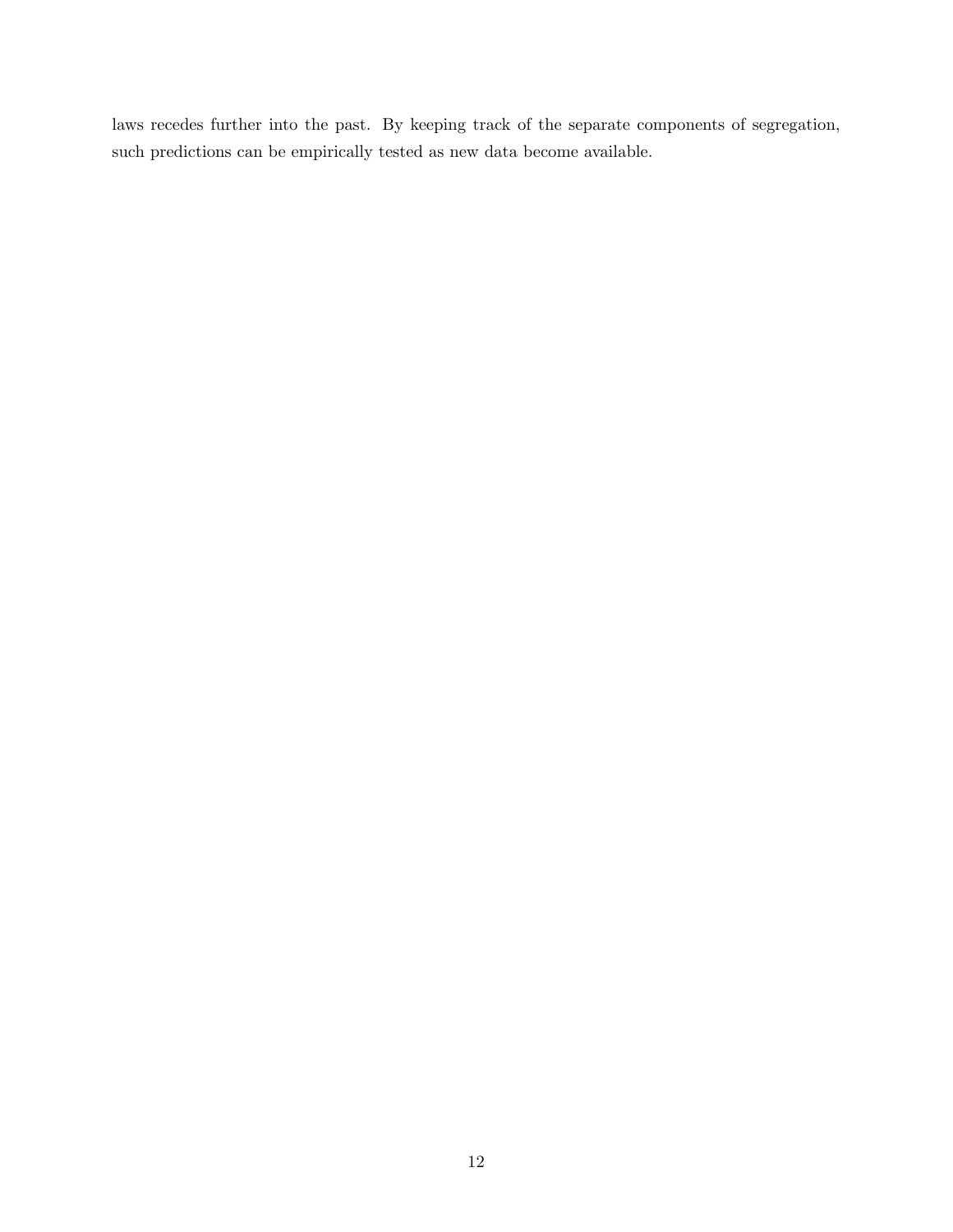#### References

- [1] Adelman, Robert M. (2004). "Neighborhood Opportunities, Race, and Class: The Black Middle Class and Residential Segregation." City and Community 3: 43–63.
- [2] Clark, W.A.V. (1991). "Residential Preferences and Neighborhood Racial Segregation: A Test of the Schelling Segregation Model." Demography 28: 1–19.
- [3] Cortese, C.F., R.F. Falk and J.K. Cohen (1976). "Further Considerations on the Methodological Analysis of Segregation Indices." American Sociological Review 41: 630–637.
- [4] Cutler, D.M., E.L. Glaeser and J.L. Vigdor (1999). "The Rise and Decline of the American Ghetto." Journal of Political Economy 107: 455–506.
- [5] Denton, N.A. and D.S. Massey (1988). "Residential Segregation of Blacks, Hispanics and Asians by Socioeconomic Status and Generation." Social Science Quarterly 69: 797–817.
- [6] Duncan, O.D. and B. Duncan (1955). "A Methodological Analysis of Segregation Indexes", American Sociological Review, 20: 210-217.
- [7] Duncan, O.D., R.P. Cuzzort, and B. Duncan (1961). Statistical Geography: Problems of Analyzing Areal Data. New York: Glencoe.
- [8] Ellen, I.G. (2000). Sharing America's Neighborhoods: The Prospects for Stable Racial Integration. Cambridge: Harvard University Press.
- [9] Farley, R., C. Steeh, M. Krysan, T. Jackson, and K. Reeves (1994). "Stereotypes and Segregation: Neighborhoods in the Detroit Area." American Journal of Sociology 100: 750–780.
- [10] Farley, R. and W.H. Frey (1994). "Changes in the Segregation of Whites from Blacks during the 1980: Small Steps toward a more Integrated Society." American Sociological Review 59: 23–45.
- [11] Fischer, Mary J. (2003). "The Relative Importance of Income and Race in Determining Residential Outcomes in U.S. Urban Areas, 1970-2000." Urban Affairs Review 38: 669–96.
- [12] Galster, G. (1988). "Residential Segregation in American Cities: A Contrary View." Population Research and Policy Review 7: 93–112.
- [13] Glaeser, E.L. and J.L. Vigdor (2001). "Racial Segregation in the 2000 Census: Promising News." The Brookings Institution Survey Series, April: 1–16.
- [14] Iceland, John, Sharpe Cicely, and Erika Steinmetz (2005). "Class Differences in African American Residential Patterns in U.S. Metropolitan Areas: 1990-2000." Social Science Research 34: 252-66.